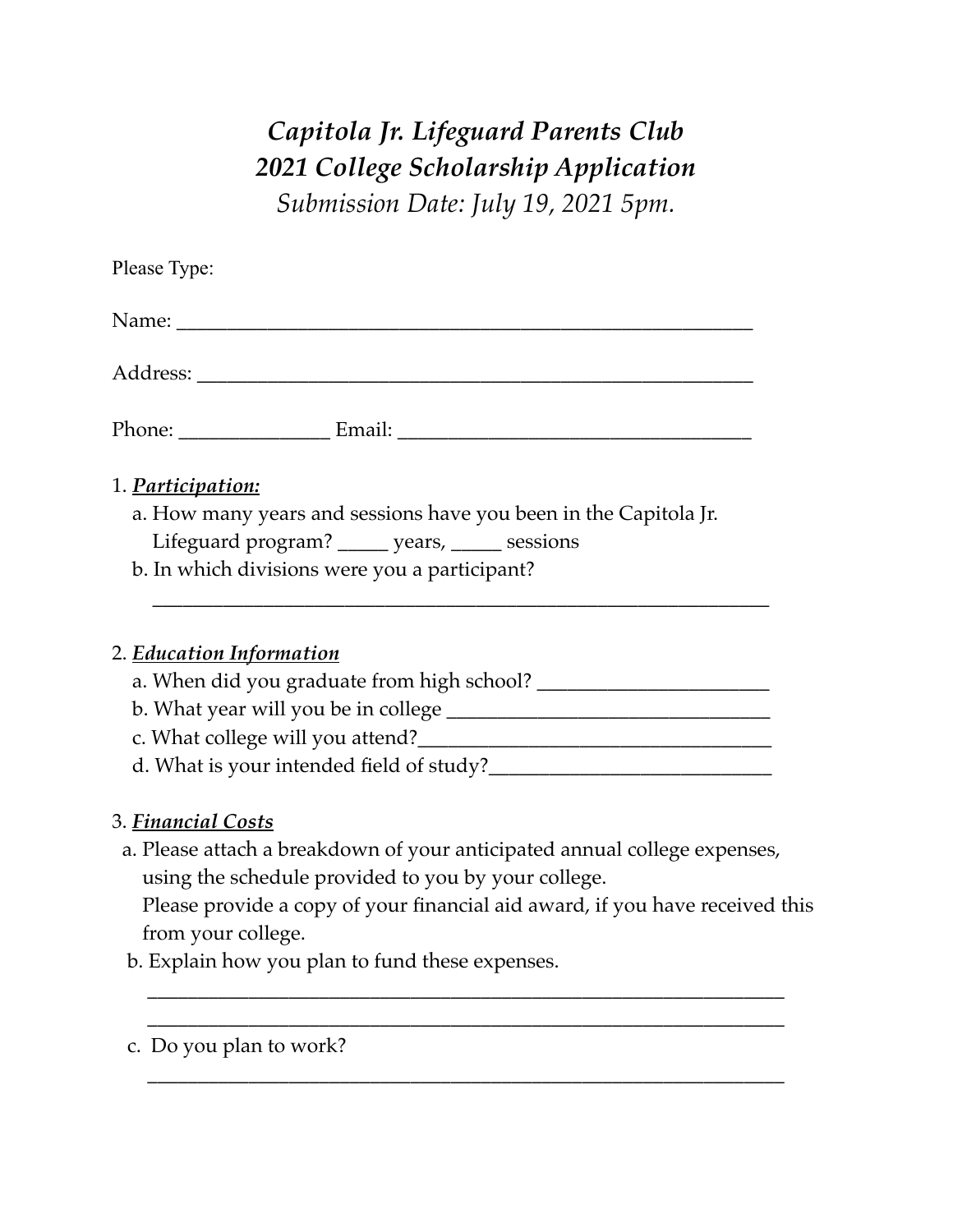d. Will parents, other relatives or friends be helping you with your educational expenses?

 \_\_\_\_\_\_\_\_\_\_\_\_\_\_\_\_\_\_\_\_\_\_\_\_\_\_\_\_\_\_\_\_\_\_\_\_\_\_\_\_\_\_\_\_\_\_\_\_\_\_\_\_\_\_\_\_\_\_\_\_\_\_ \_\_\_\_\_\_\_\_\_\_\_\_\_\_\_\_\_\_\_\_\_\_\_\_\_\_\_\_\_\_\_\_\_\_\_\_\_\_\_\_\_\_\_\_\_\_\_\_\_\_\_\_\_\_\_\_\_\_\_\_\_\_ \_\_\_\_\_\_\_\_\_\_\_\_\_\_\_\_\_\_\_\_\_\_\_\_\_\_\_\_\_\_\_\_\_\_\_\_\_\_\_\_\_\_\_\_\_\_\_\_\_\_\_\_\_\_\_\_\_\_\_\_\_\_

## *4. Scholarship or Grants*

- a. List any and all scholarships or grants you have been awarded from any sources, which will reduce the cost of your course fees, room and board fees, or book costs. Do not list any loans that need to be repaid by you or your family.
- b. Is the college that you will be attending waiving or subsidizing any of your tuition costs listed in ( a ) above? If your answer is "yes", please list the amounts waived or subsidized.

 \_\_\_\_\_\_\_\_\_\_\_\_\_\_\_\_\_\_\_\_\_\_\_\_\_\_\_\_\_\_\_\_\_\_\_\_\_\_\_\_\_\_\_\_\_\_\_\_\_\_\_\_\_\_\_\_\_\_\_\_\_\_\_ \_\_\_\_\_\_\_\_\_\_\_\_\_\_\_\_\_\_\_\_\_\_\_\_\_\_\_\_\_\_\_\_\_\_\_\_\_\_\_\_\_\_\_\_\_\_\_\_\_\_\_\_\_\_\_\_\_\_\_\_\_\_\_ \_\_\_\_\_\_\_\_\_\_\_\_\_\_\_\_\_\_\_\_\_\_\_\_\_\_\_\_\_\_\_\_\_\_\_\_\_\_\_\_\_\_\_\_\_\_\_\_\_\_\_\_\_\_\_\_\_\_\_\_\_\_\_

 Note: The above information may be included in your financial aid award from your college, and should be included with this application.

 \_\_\_\_\_\_\_\_\_\_\_\_\_\_\_\_\_\_\_\_\_\_\_\_\_\_\_\_\_\_\_\_\_\_\_\_\_\_\_\_\_\_\_\_\_\_\_\_\_\_\_\_\_\_\_\_\_\_\_\_\_\_\_ \_\_\_\_\_\_\_\_\_\_\_\_\_\_\_\_\_\_\_\_\_\_\_\_\_\_\_\_\_\_\_\_\_\_\_\_\_\_\_\_\_\_\_\_\_\_\_\_\_\_\_\_\_\_\_\_\_\_\_\_\_\_\_ \_\_\_\_\_\_\_\_\_\_\_\_\_\_\_\_\_\_\_\_\_\_\_\_\_\_\_\_\_\_\_\_\_\_\_\_\_\_\_\_\_\_\_\_\_\_\_\_\_\_\_\_\_\_\_\_\_\_\_\_\_\_\_

## *5. Unusual Circumstances*

 Is your family currently experiencing any unusual circumstances which may affect their ability to contribute to your college expenses (i.e. loss of job, illness, caring for a sick relative, multiple siblings in college, etc.) ?

 \_\_\_\_\_\_\_\_\_\_\_\_\_\_\_\_\_\_\_\_\_\_\_\_\_\_\_\_\_\_\_\_\_\_\_\_\_\_\_\_\_\_\_\_\_\_\_\_\_\_\_\_\_\_\_\_\_\_\_\_\_\_\_\_ \_\_\_\_\_\_\_\_\_\_\_\_\_\_\_\_\_\_\_\_\_\_\_\_\_\_\_\_\_\_\_\_\_\_\_\_\_\_\_\_\_\_\_\_\_\_\_\_\_\_\_\_\_\_\_\_\_\_\_\_\_\_\_\_ \_\_\_\_\_\_\_\_\_\_\_\_\_\_\_\_\_\_\_\_\_\_\_\_\_\_\_\_\_\_\_\_\_\_\_\_\_\_\_\_\_\_\_\_\_\_\_\_\_\_\_\_\_\_\_\_\_\_\_\_\_\_\_\_

Questions # 6 - 9 may be answered below, or you may note "see resume" and attach a copy of your college application resume (or job search resume). If you have completed two or more years of college, you may limit your answers to college experiences.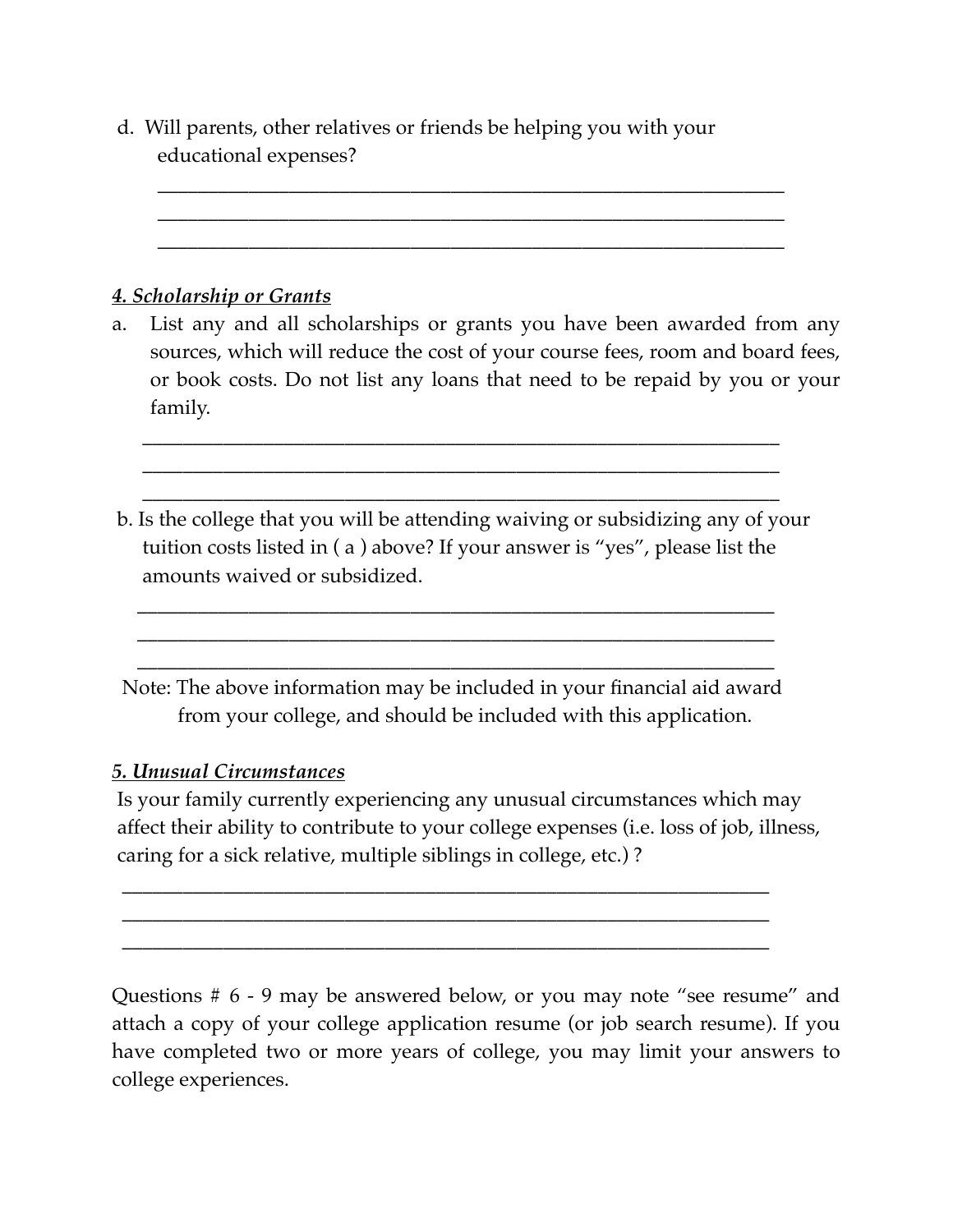6. List awards or honors you have received in high school and college, and the years in which they were received.

| $\mathbf{v}$<br>× |  |
|-------------------|--|
| ¥                 |  |
| ¥                 |  |
| ¥                 |  |
| v                 |  |

7. List your high school and college extra-curricular activities, and the years in which you participated.

| ¥ |  |
|---|--|
| ¥ |  |
| ¥ |  |
| ¥ |  |
| ¥ |  |
| ¥ |  |
| ¥ |  |
| ¥ |  |

8. List volunteer work/community service performed in high school and college, the years in which you participated, and the number of hours worked.

9. List employment you have had in high school and college, including the years and number of months worked.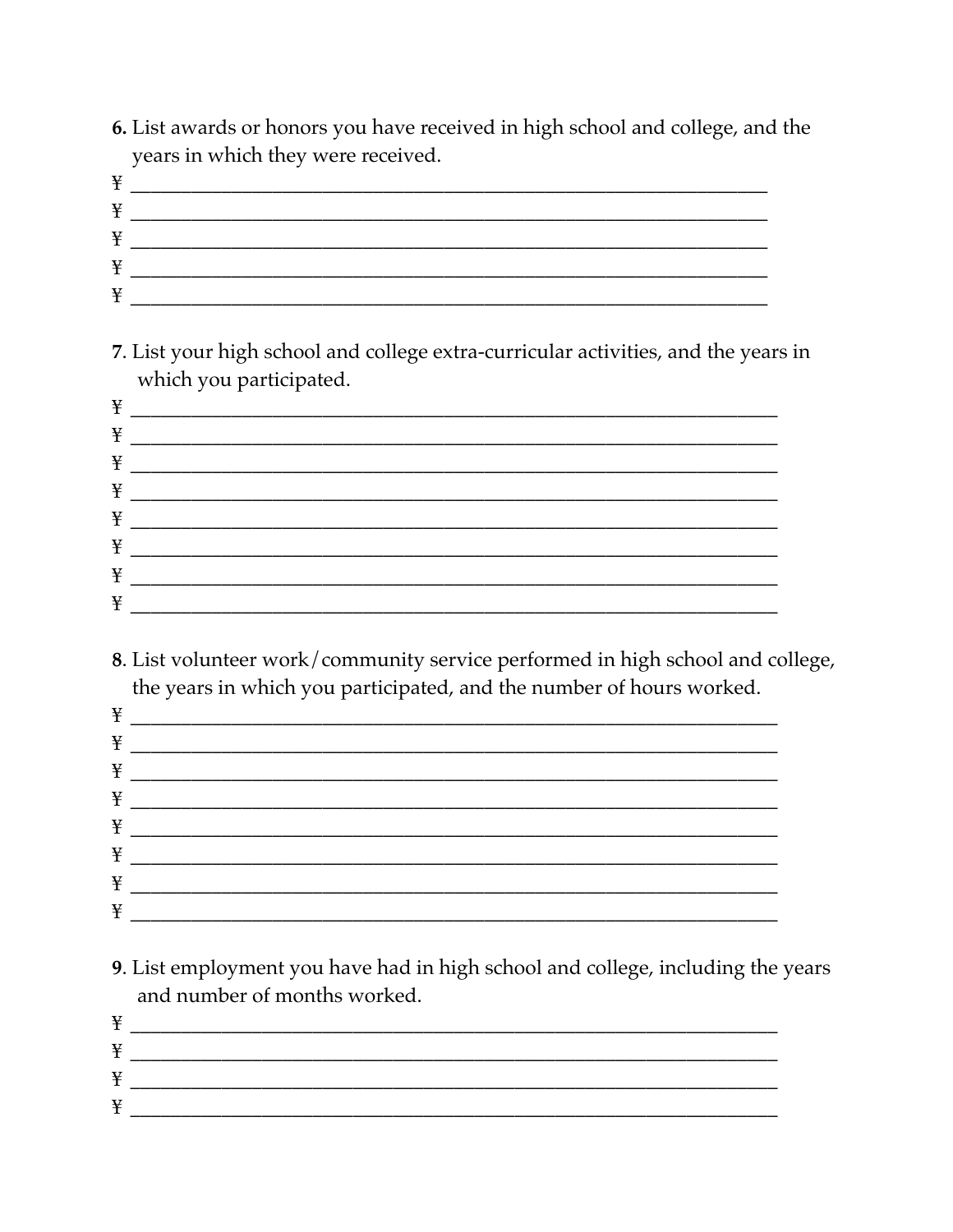| T<br>¥ |  |
|--------|--|
| ¥      |  |
| ¥      |  |
| ¥      |  |

**10**. Please submit two (2) letters of recommendation. They may be from educators, coaches, employers, clergy, or an adult (other than a relative) who has known you for at least three (3) years.

**11.** Include copies of your official high school or college transcripts, with grades posted through June, 2021. You may also include test scores, as some high schools do include these on transcripts. If you have completed at least one full year of 40 college units (30 semester units or 45 quarter units for UC students), you only need to submit a college transcript. Also include a copy of your college acceptance letter, and an estimate of your annual financial obligations provided you by your college.

- **12.** On a separate piece of paper, complete two (2) essays. Each essay should be
	- 1 2 pages in length of typewritten text.
	- a. First essay Share your most memorable Capitola Jr. Guard experiences and the influence participation in Capitola Jr. Guards has had on your life up to this point in time.
	- b. What are your goals for the future and what positive impact do you hope to make in this world?

**Please note that all of the above information is confidential and will only be reviewed by the scholarship committee. However, the Parents Club would like to start a collection binder of the essay portions of the application, and these would then be available for potential donors to read. If you would prefer that your essays not be included in this binder, please let us know on your application.**